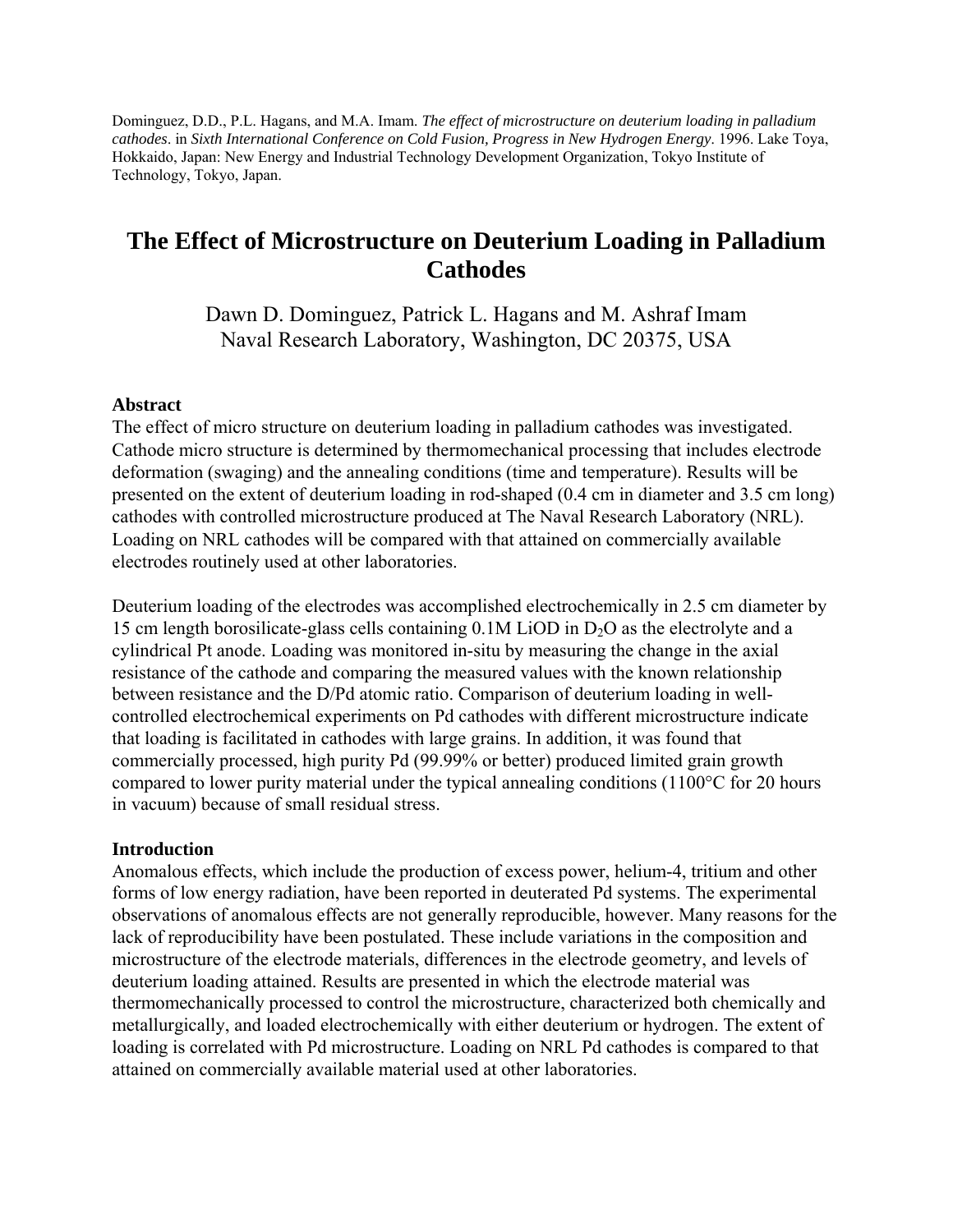#### **Experimental**

**Palladium Electrode Material Processing and Characterization.** Thermomechanical processing was done to produce an electrode material with a homogeneous composition, controlled microstructure, and minimal defects. A single batch of high purity (nominally 99.999%) Pd sponge from Johnson Matthey was used as the starting material for cathode preparation. Both rod and plate cathode geometries were prepared. Processing for rod-shaped electrodes (0.4 cm diameter  $\times$  3.5 cm length; surface area = 4.5 cm<sup>2</sup>) consisted of arc-melting, casting, swaging, machining, and annealing. For plate electrodes (0.07 cm  $\times$  0.7 cm  $\times$  3.5 cm; surface  $area = 4.9 \text{ cm}^2$ ), processing involved arc-melting, rolling, annealing, rolling again, machining, and re-annealing. For both rod and plate cathodes, arc melting was carried out in a water-cooled copper hearth, dry machining was used to avoid contaminating the cathode material with oil or water, and annealing was done in a vacuum of  $10^{-5}$  torr or better. Annealed samples were cooled slowly in the furnace under an argon atmosphere to room temperature.

Cathode microstructure was determined by controlling the deformation and the annealing conditions. A separate metallurgical study was undertaken to examine grain growth behavior in Pd rod-shaped cathodes. The results of this study are shown in Figure 1 for Pd at a deformation level of 80% cold-rolled at 650°C and 950°C. In Figure 2 the grain size variation in a Pd rod annealed at 650 °C for 1 hour is shown in an optical micrograph. The grain size variation was related to the deformation.



Figure 1. Grain growth vs. time plots for palladium cathodes (rods) processed at NRL. The starting materials were deformed to 80% by cold rolling and annealed at 650°C and at 950°C.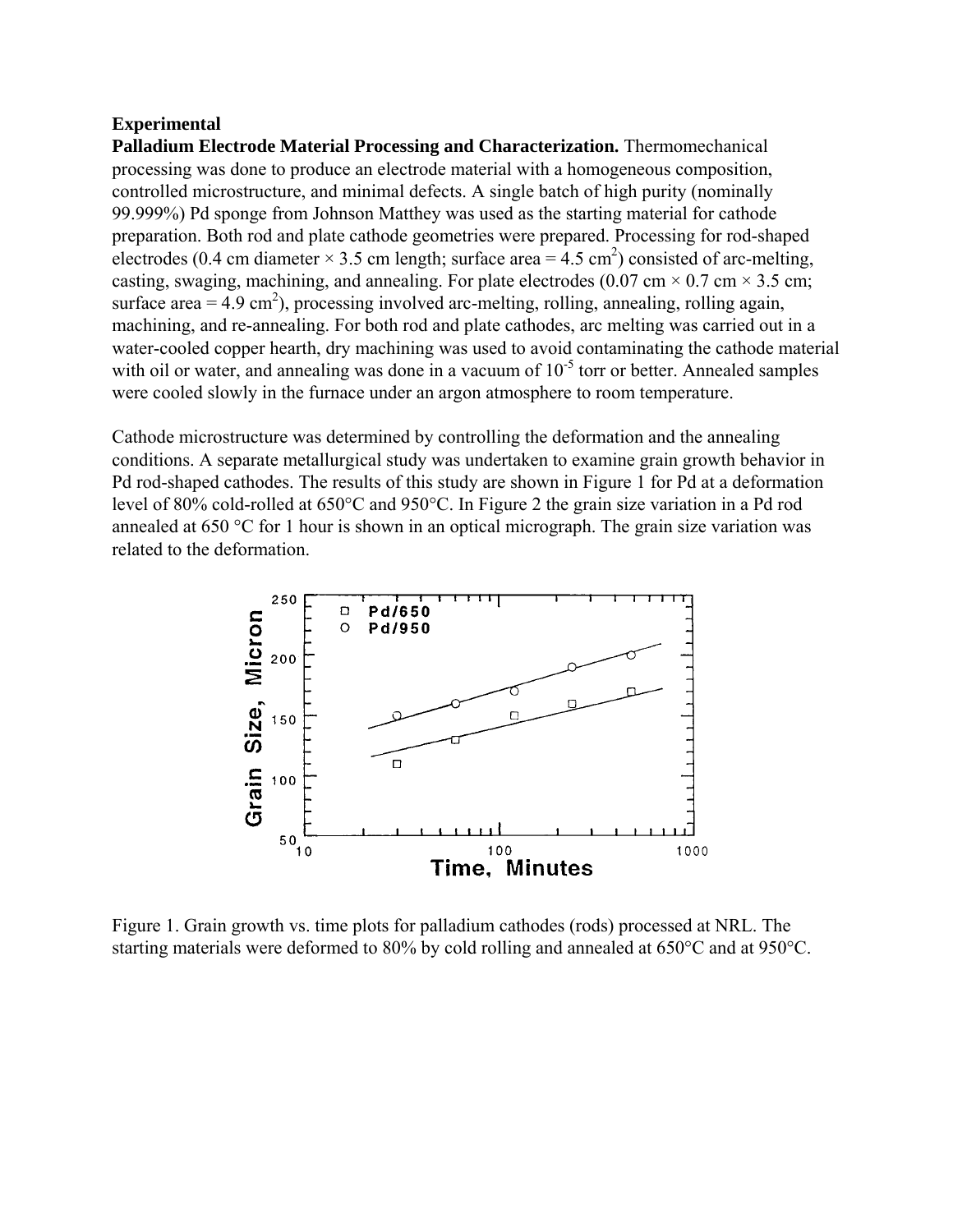

Figure 2. Optical micrograph of NRL palladium rod after annealing in vacuum ( $\leq 10^{-5}$  torr) at 650°C for 1 hour. The micrographs show large grains close to the center and finer grains near the surface because of the gradient of residual stress before annealing.

Plate electrodes were examined because the microstructure of plates is easier to control than that of rods since plates undergo less deformation in processing. As such, plate electrodes were expected to have a more uniform cross-section. Cross-section uniformity was expected to (1) remove diffusion barriers due to stresses present in the rods, (2) lead to more uniform loading and (3) lead to faster loading.

Grain size variations in rod and plate electrodes were obtained by varying the annealing conditions (time and temperature). Samples of rod and plate electrodes were given simultaneous annealing treatments for comparison. One pair of rod and plate electrodes was not annealed, a second pair of each was annealed at 650°C for 1 hour, and a third pair of each was annealed at 1100°C for 20 hours. The processing resulted in electrodes with elongated grains from cold working the material and those with equiaxed grains. A comparison of optical micrographs for the corresponding rod and plate cathodes showed little or no difference in microstructure. Electrodes annealed at  $650^{\circ}$ C and  $1100^{\circ}$ C had average grain sizes of 44 and 600 µm, respectively. Since the unannealed electrodes likely had more defects and strain than the annealed electrode, the effects of these on loading were also investigated.

Glow-Discharge Mass Spectroscopic (GDMS) Analysis (Shiva Technologies, Inc.) was used to determine the chemical composition of the Pd electrode materials. GDMS is a direct elemental analysis method for solids. The method analyzes for 76 elements in one cycle and has detection limits in the ppb concentration range. GDMS is considered to be a pseudo-"bulk" analysis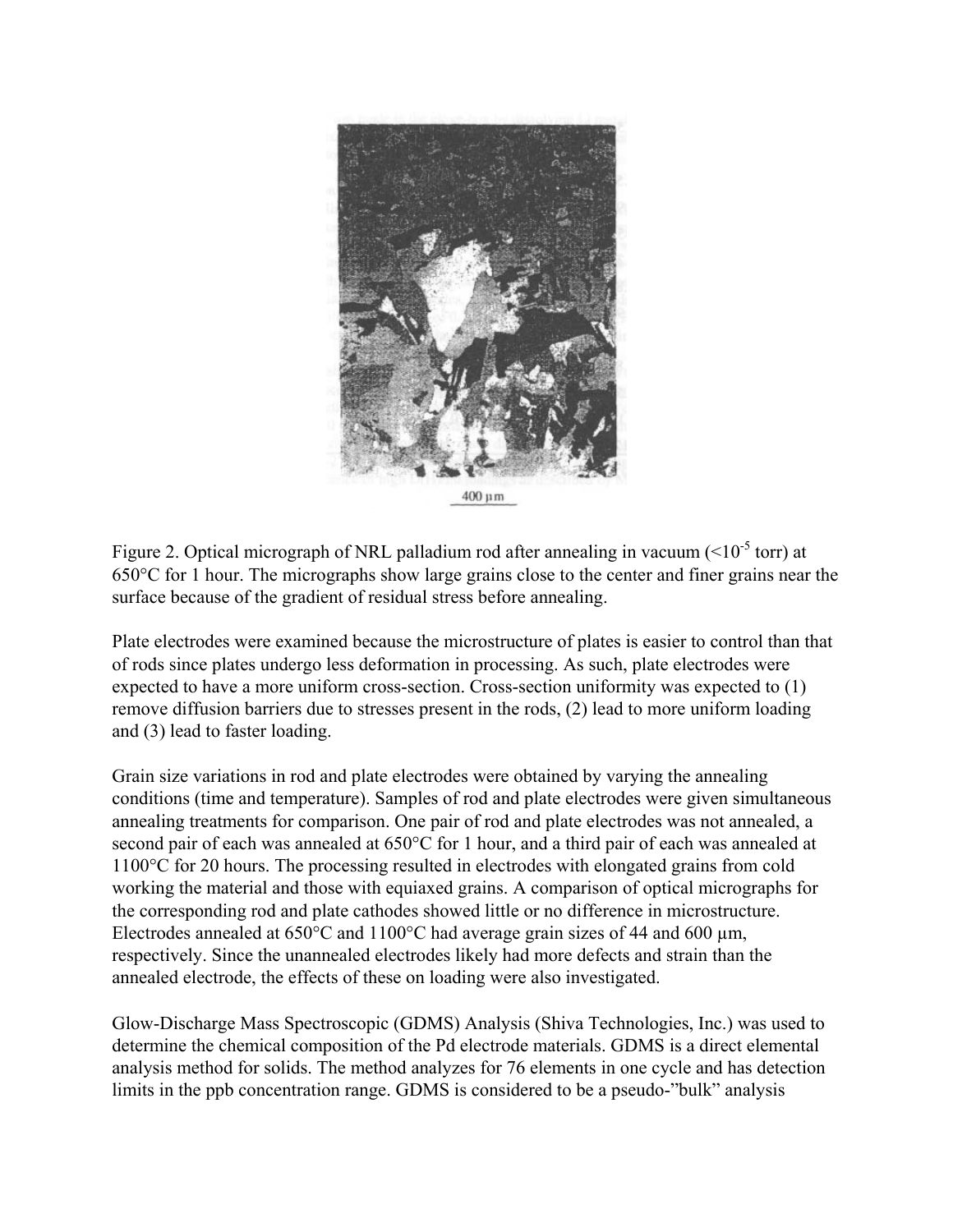technique since samples are analyzed end-on and several mm of sample are consumed in the analysis. The precision of GDMS analysis is generally  $\pm 10$ -15%, although light elements and halogens may have larger errors.

Two separate GDMS analyses were made on the as-received Pd sponge starting material. Selected elements from the analytical reports of these samples are shown in Table 1. As seen from the Table, the sponge had several metallic impurities present at the ppm concentration level: Na,, Ti, Cr, Fe, Ni, Rh, Ag, Ta, W, Pt, and Au. Differences noted in the analyses are attributed to inhomogeneities in the different samples of starting material. The purity of the starting material was found to be 99.99%, not 99.999% as specified.

GDMS analyses of NRL-processed Pd rod and plate cathodes (Table 1) showed an increased concentration of Cu, W and Pt over the starting material. Although care was taken to avoid contamination, these impurities were likely introduced into the samples during processing from the arc melter and the tools used to handle the material. In spite of the higher concentrations of these few impurities, the analyses showed that the purity of the processed materials remained essentially 99.99%.

|                  | Pd sponge | Pd sponge | Pd rod   | Pd rod   | Pd plate       |
|------------------|-----------|-----------|----------|----------|----------------|
| <b>Element</b>   | 9/16/92   | 3/31/94   | 3/31/94  | 11/28/94 | 3/31/94        |
| $\boldsymbol{B}$ | 0.1       | 0.007     | < 0.005  | < 0.001  | < 0.005        |
| $\mathcal{C}$    | 5         | <10       | $\leq$ 1 | 0.01     | < 0.1          |
| N                |           | < 0.1     | < 0.1    | 0.03     | < 0.1          |
| $\boldsymbol{0}$ | 10        | $<$ 20    | < 0.5    | 0.36     | $\leq$ 1       |
| Mg               | 0.1       | < 0.01    | 1.2      |          | 1.7            |
| Al               | 0.5       | 0.06      | 0.3      | 0.52     | 0.3            |
| Si               | 0.6       | 0.15      |          | 0.32     | 9.6            |
| Ca               | 0.5       | < 0.05    | 0.8      | 0.67     | 1.1            |
|                  |           |           |          |          |                |
| Cr               | 2.5       | 2.8       | 1.1      | 1.2      | 1.8            |
| Mn               | 0.9       | 1.3       | 0.75     |          | 1.1            |
| Fe               | 45        | 31        | 30       | 33       | 50             |
| Ni               | 1.3       | 1.1       | 0.84     | 0.96     | 1.3            |
| Cu               | 0.8       | 0.44      | 31       | 24       | 12             |
| Zn               | 0.9       | 0.3       | 1        | 1.1      | $\overline{2}$ |
| Rh               | 8         | 6.3       | 9.3      | 10.5     | 11             |
| Ag               | 1.5       | 1.6       | 1.1      | 1.1      | 1.7            |
| W                |           | 0.01      | 0.5      | 3.4      | 3              |
| Pt               | 12        | 6.3       | 31       | 29       | 26             |
| Total            | 92        | 82        | 111      | 106      | 124            |

Table 1 - Selected Elements from Glow-Discharge Mass Spectroscopic Analyses of NRL Palladium Cathodes (concentration in ppm by weight)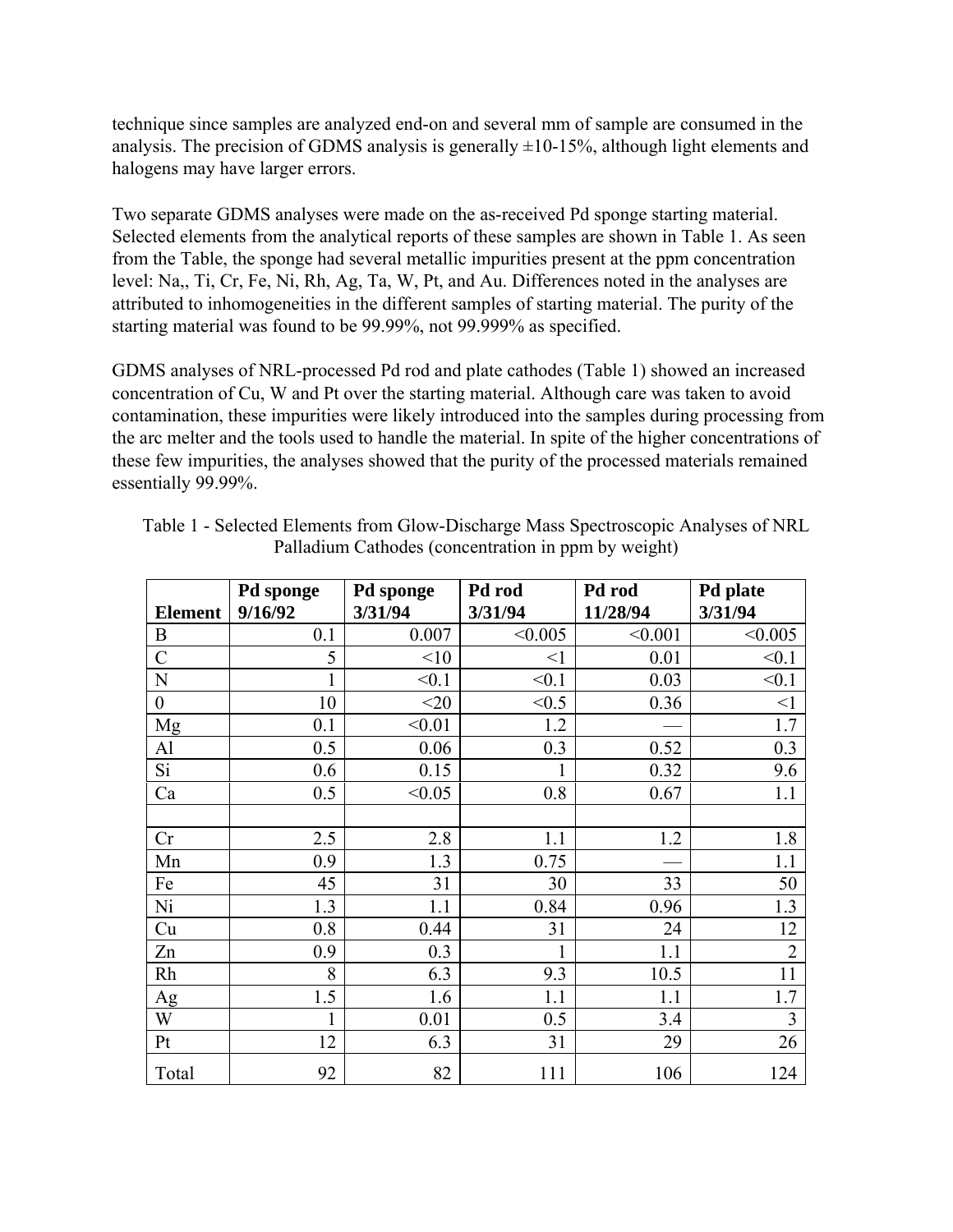**Electrode Pretreatment and Cell Assembly.** After machining the electrodes with four grooves for the Pt resistance wires, cathodes were either annealed or left as processed. Regardless of the treatment, Teflon-coated Pt lead wires were attached to the cathodes by spot welding. A 30 second etch in either "heavy" or "light" aqua regia followed the spot-welding to remove contaminates from the cathode surface. Other NRL work [1] showed that the etch also increases the initial reactive surface area of the Pd and aids in the development of surface structures that form with  $D_2O$  or  $H_2O$  electrolysis. The isotopically appropriate water was used to rinse the cathodes after an etch. Either Pt-clad Nb mesh, Pt mesh, or Pt helical anodes were used in the electrochemical loading experiments. Anodes were cleaned by immersion in a 50-50 mixture of concentrated nitric and sulfuric acids, rinsed with triply distilled water and oven dried in air.

Borosilicate-glass test tubes (2.5 cm  $O.D. \times 15$  cm length) were used as electrolysis cells in our experiments. The cells were fitted with Teflon stoppers and sealed with Viton o-rings. Cell tops held small diameter Teflon tubing for exit gases and electrolyte additions. Cathodes were centered within the circumference of the cell and cylindrical anodes were place symmetrically around the cathode. Cell assembly was done on the benchtop using clean, latex gloves to avoid excessive handling of the cell components. Serious attempts were made to avoid introducing impurities into the electrolytic cells in order to obtain reproducible electrochemical experiments. As such, only high purity reagents were used and precautions were taken to minimize the exposure of all reagents to the ambient atmosphere to avoid contamination with light water. Unopened bottles of deuterium oxide (Cambridge Isotope Laboratories, 99.9% or Ontario Hydro, 99.93%), cans of lithium foil (Johnson Matthey, 99.9%), aluminum shot (Johnson Matthey, 99.999%) and deuterated hydrochloric, nitric, and sulfuric acids were taken into a glove box with a boil-off nitrogen atmosphere for storage on receipt of the materials. Freshly prepared, 0.1 M LiOD electrolyte was made in the glove-box by dissolving Li metal in heavy water before each new electrochemical experiment. Reagents for light water experiments were stored outside the glovebox on the benchtop.

## **Results and Discussion**

**Electrochemical Loading Experiments on NRL Cathodes.** Two nearly identical electrolytic cells were connected electrically in series in each electrochemical loading experiment. Usually, one cell contained heavy water while the second cell contained light water. Cells were run under galvanostatic control. Electrode loading was started as soon as possible after electrolyte addition (electrolyte volume was 30 mL). Initial charging was usually done with current densities of 20- 25 mA cm<sup>-2</sup> on the cathodes. For 0.4 cm diameter rod electrodes, initial charging took 2-3 days. Deuterium or hydrogen loading reached a D(H)/Pd atomic ratio of 0.70-0.75 during this time. The current density was then increased in  $20-25$  mA cm<sup>-2</sup> steps every day or two to continue the loading.

Electrolyte was replenished with  $D_2O$  or  $H_2O$  before the total volume in the cell was 5 mL below the starting level. This procedure kept the cathode and anode completely submerged. The frequency of additions varied depending on the current density applied. For 0.4 cm diameter Pd cathodes at low current densities  $(25-50 \text{ mA cm}^2)$ , additions were made every two or three days. At higher current densities (100-200 mA cm<sup>-2</sup>), additions were made daily. Some electrolyte additions contained small amounts (typically 120-275 ppm) of dissolved aluminum metal.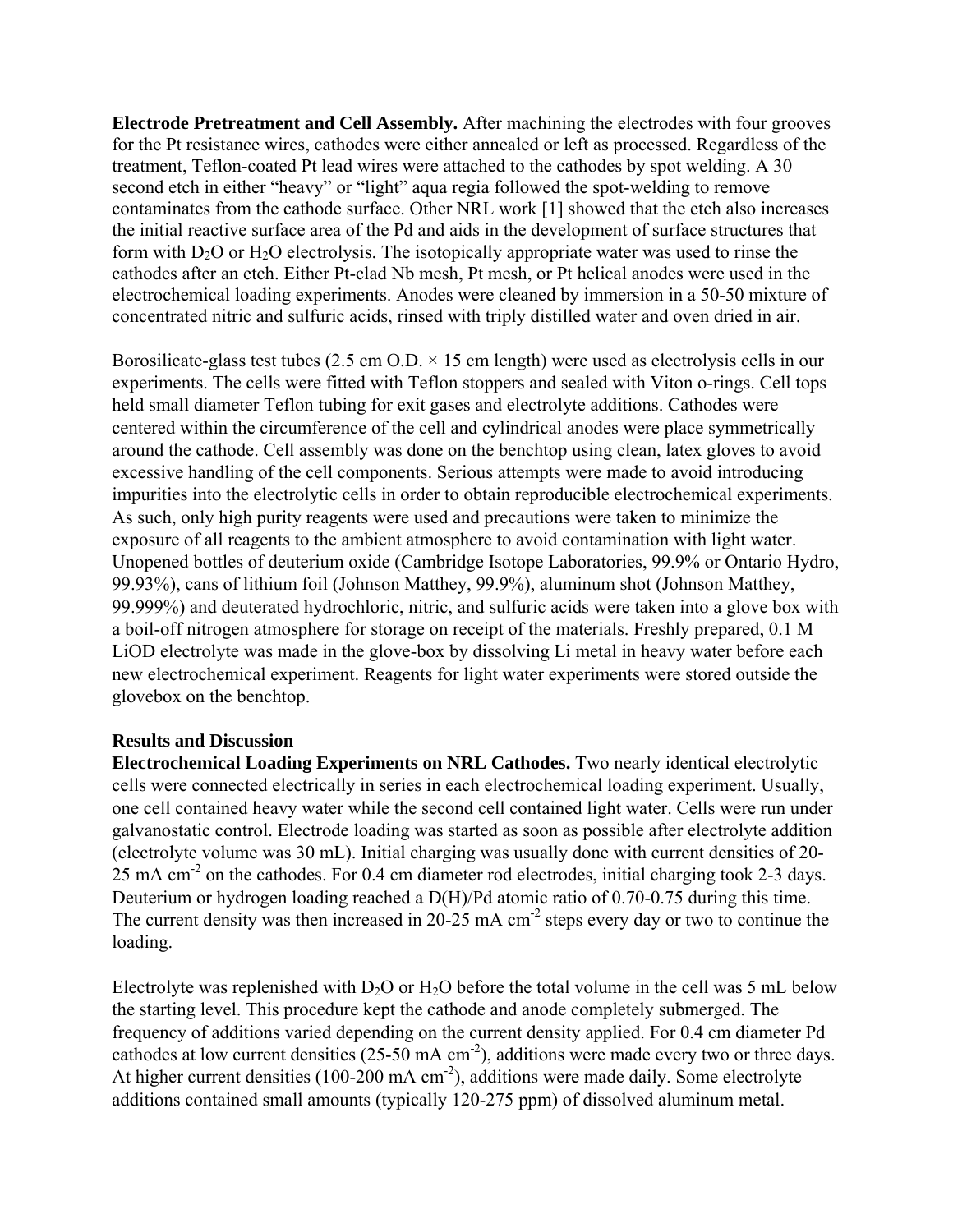Aluminum was added to facilitate the I attainment and maintenance of high D(H)/Pd loadings as described by McKubre et al. [2].

During all experiments cathode loading was monitored *in situ* by measuring the change in the axial resistance of the Pd with deuterium or hydrogen content as described by McKubre [14]. The resistance measurements were made with a standard 4-point probe technique. D/Pd and H/Pd loading atomic ratios were estimated from the resistance measurements and plots of the resistance ratio-loading variations in the H/Pd and D/Pd systems at room temperature as shown in papers by McKubre et al. [3]. Loading atomic ratios, H/Pd and D/Pd, are often inferred from these plots, but care is taken in assuming a precise level of loading based on resistance measurements alone since other factors (temperature, electrode cracking, loading inhomogeneities, electrode impurities) can affect the Pd resistance [4].

Electrochemical loading experiments were carried out on six pairs of NRL Pd electrodes with different microstructures. Several observations regarding cathode loading were noted from these experiments. First, deuterium loading in both rod and plate cathodes did not exceed a D/Pd atomic ratio of 0.7-0.75, despite the extent of electrode processing. This level of loading corresponds to the α, β mixed-phase region; loading beyond this level would occur in the βphase. Second, hydrogen loading into the pure β-phase, where the H/Pd atomic ratio was 0.8- 0.85, occurred in the Pd rod with large grain morphology. Hydrogen loading did not exceed a H/Pd atomic ratio of 0.7-0.75 in rod cathodes with less processing. Third, hydrogen loading in Pd plates increased with electrode processing although all the plate cathodes loaded into the βphase. Hydrogen loading reached a level where the H/Pd atomic ratio was 0.8-0.85 in an electrode with no processing, but it increased to where the H/Pd atomic ratio was approximately 0.95 with electrode processing. The comparison of hydrogen loading in rod and plate electrodes provided evidence that reducing the strain in the Pd led to higher loading.

Our experiments on Pd rod and plate electrodes with different microstructures showed that deuterium loaded more slowly in cathodes with a large grain morphology. Slower loading appeared to be advantageous for attaining higher levels of loading. In addition, thin plate electrodes were found to load more rapidly to D(H)/Pd~0.7 than 0.4 cm diameter rod electrodes with comparable grain sizes. Faster loading in plate electrodes can likely be attributed to the more uniform cross-section of the plates and to their higher surface area to volume (A/V) ratio. The influence of the A/V ratio on loading Pd with hydrogen to the β-phase had been observed by Hoare [5] who compared loading ratios in foils, wires and beads in acid solution.

Eventually, deuterium loading into the β-phase was routinely achieved in NRL rod and plate cathodes with large grain morphology. This was accomplished by improving the cathode surface preparation and better controlling the electrolyte purity. The changes decreased the thickness of surface films that deposited on the Pd and prevented high cathode loading. Resistance ratio-time variations for two pairs of these cathodes are shown in Figure 3 as a function of the applied current. Note that the resistance of the Pd shows a dynamic response to current.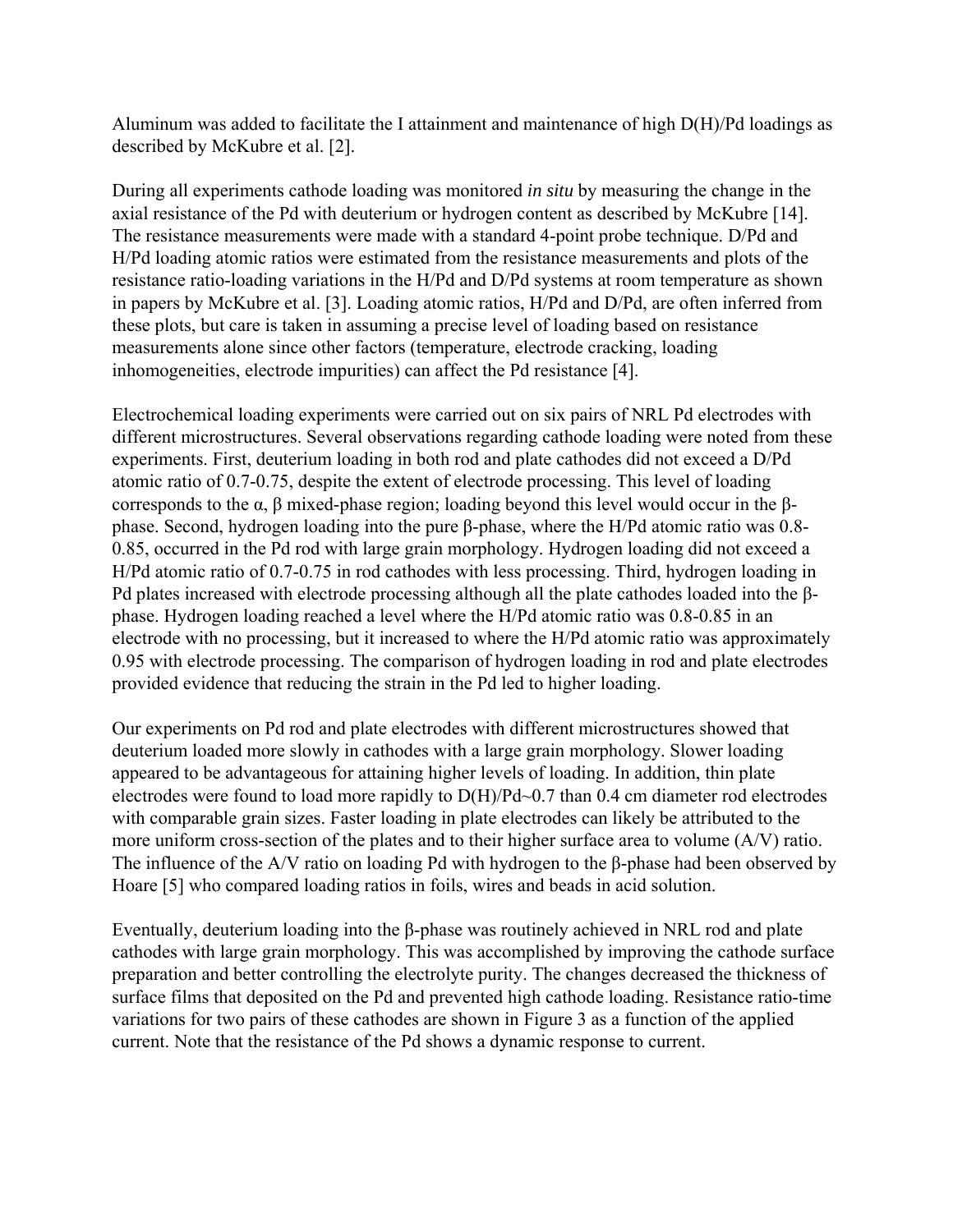**Comparison With Commercial Cathodes.** GDMS analyses of as-received, commercially available Pd rod and wire were done to confirm the purities of the materials acquired and to identify the impurities present. Selected elements from the analyses are shown in Table 2. As seen from the table, all the materials examined had essentially the purities specified. The Johnson Matthey 99.997% Pd wires (stock#10960) had the highest purity. Both lots (W12954 and W7403) had exceptionally low Fe and Pt concentrations. Lot W7403 had an elevated Si content, however. Pt, Rh, Fe and Si were the major impurities found in the majority of materials at the ppm concentration level. In addition, some 99.9% materials had relatively high concentrations of B, O, Al, Cu and Ag. Other impurities present at the ppm level included C, N, Ca, Cr, Mn, Ni, Zn and W.



Figure 3. Resistance ratio  $(R/R_0)$  vs. time variations for two pairs of NRL palladium cathodes as a function of applied current. Open symbols - deuterium, closed symbols - hydrogen.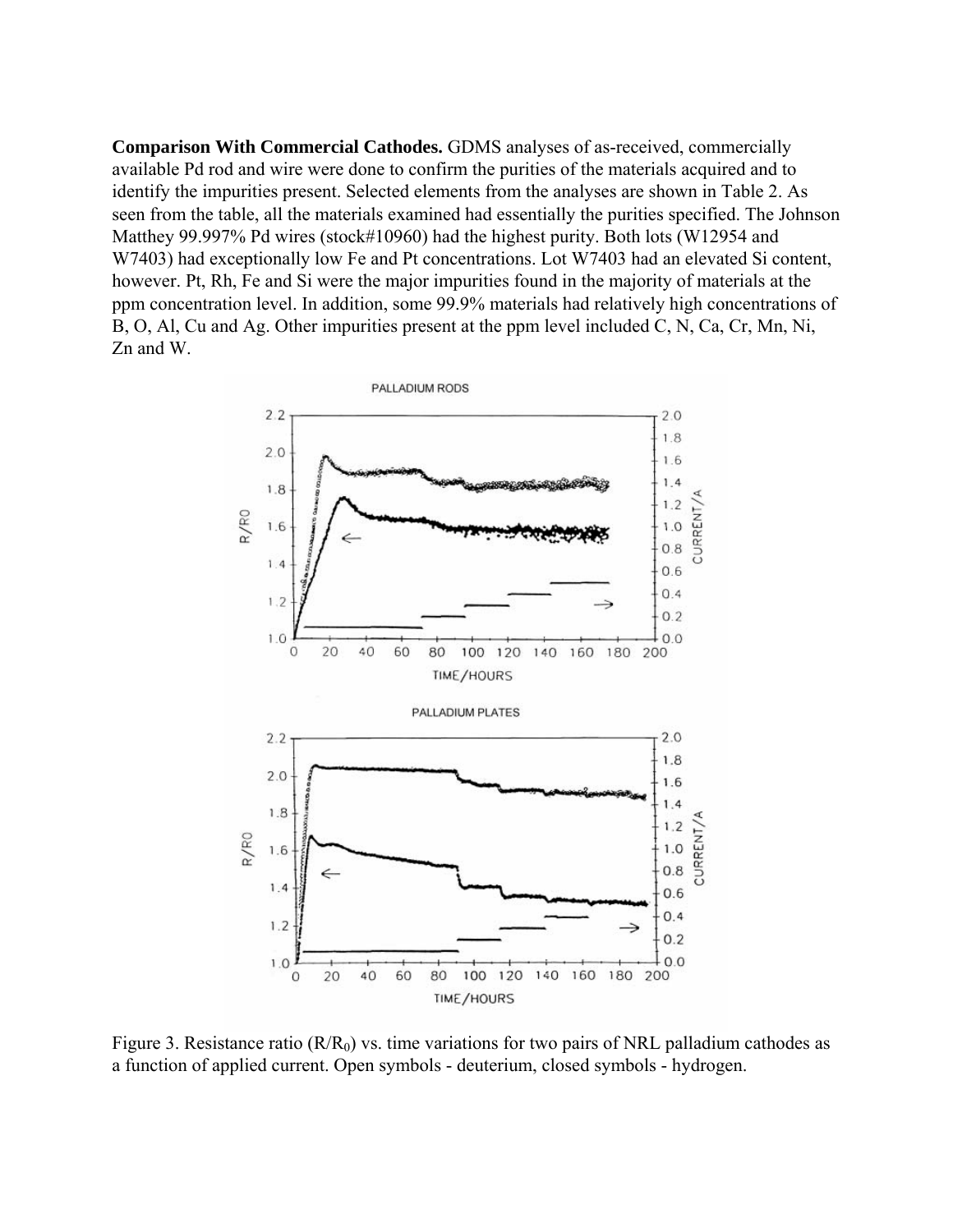The commercial Pd rods and wires were annealed at 1100°C for 20 hours to examine the grain morphology produced. The morphology of the grain depends not only on the annealing conditions, but also on how much residual stress was in the sample before annealing. Optical micrographs of the annealed materials showed that samples responded differently to the annealing conditions based on their processing history. For example, the annealing conditions we used produced a large grain morphology in all of the 99.9% materials and the 99.99% Johnson Matthey rod. However, the Johnson Matthey 99.997% wires (stock #10960) and a Goodfellow 99.99+% wire (stock #005155/11 - not analyzed by GDMS) had either fine, equiaxed grains or elongated grains after the anneal. In other words, the commercially processed, high purity (99.99% or better) wires produced limited grain growth compare to the lower purity (99.9%) materials under the annealing conditions because of residual stress in the materials. The grain morphologies observed reflected different thermomechanical treatments of the samples.

|                  |            |            | J. Matthey | Goodfellow |           |            |            |
|------------------|------------|------------|------------|------------|-----------|------------|------------|
|                  | J. Matthey | J. Matthey | 99.997%    | 99.95%     | Engelhard | J. Matthey | J. Matthey |
|                  | 99.9% Wire | 99.997%    | Wire       | Wire       | #3        | 99.99%     | 99.9% Rod  |
| Element          | K11C06     | Wire       | W12954     | 005150/11  | 99.9% Rod | Rod        | F13E05     |
| $\, {\bf B}$     | 17         | 0.01       | 0.007      | 2.5        | 140       | 23         | 4.1        |
| $\mathcal{C}$    | $<$ 5      | $\leq$ 1   | $\leq$ 1   | $\leq$ 1   | < 1.8     | $\leq$ 1   | < 0.1      |
| $\mathbf N$      | < 0.1      | $<$ 5      | $\leq$ 3   | < 0.1      | < 0.23    | < 0.1      | < 0.05     |
| $\boldsymbol{0}$ | <10        | $<$ 20     | <10        | <10        | $<$ 290   | $<$ 20     | $<$ 6      |
| Mg               | 0.29       | 0.008      | 0.009      | 0.04       | 0.59      | 0.09       | 0.09       |
| AI               | 59         | 0.34       | 0.63       | 2.3        | 12        | 1.1        | 7.6        |
| Si               | 67         | 43         | 3.5        | 6.6        | 280       | 1.8        | 16         |
| Ca               | 7.3        | 0.11       | 0.29       | < 0.05     | 66        | 7.5        | 5.1        |
| Cr               | 5.3        | 0.25       | 0.21       | 0.68       | 15        | 1.3        | 1.6        |
| Mn               | 1.6        | 0.01       | 0.004      | 0.17       | 0.51      | 0.22       | 0.84       |
| Fe               | 95         | 1.1        | 2.9        | 30         | 69        | 14         | 37         |
| Ni               | 54         | 0.05       | 0.03       | 1.4        | 1.7       | 0.58       | 1.4        |
| Cu               | 24         | 0.11       | 0.76       | 22         | 13        | 2.6        | 6.5        |
| Zn               | 5.2        | 0.1        | 0.02       | 2.5        | < 0.021   | 0.55       | 3.6        |
| Rh               | 110        | 0.56       | 4.2        | 6          | < 9.3     | 24         | 71         |
| Ag               | 29         | < 0.1      | 0.45       | 13         | <76       | 1.6        | 0.7        |
| W                | 1.4        | 0.15       | 0.1        | 0.2        | 1.1       | 0.06       | 0.91       |
| Pt               | 1100       | 1.9        | 2.2        | 80         | 22        | 28         | 960        |
|                  |            |            |            |            |           |            |            |
| Total            | 1591       | 74         | 29         | 179        | 930       | 128        | 1123       |

Table 2 - Selected Elements from Glow-Discharge Mass Spectroscopic Analyses of Commercial Palladium Cathodes (concentration in ppm by weight)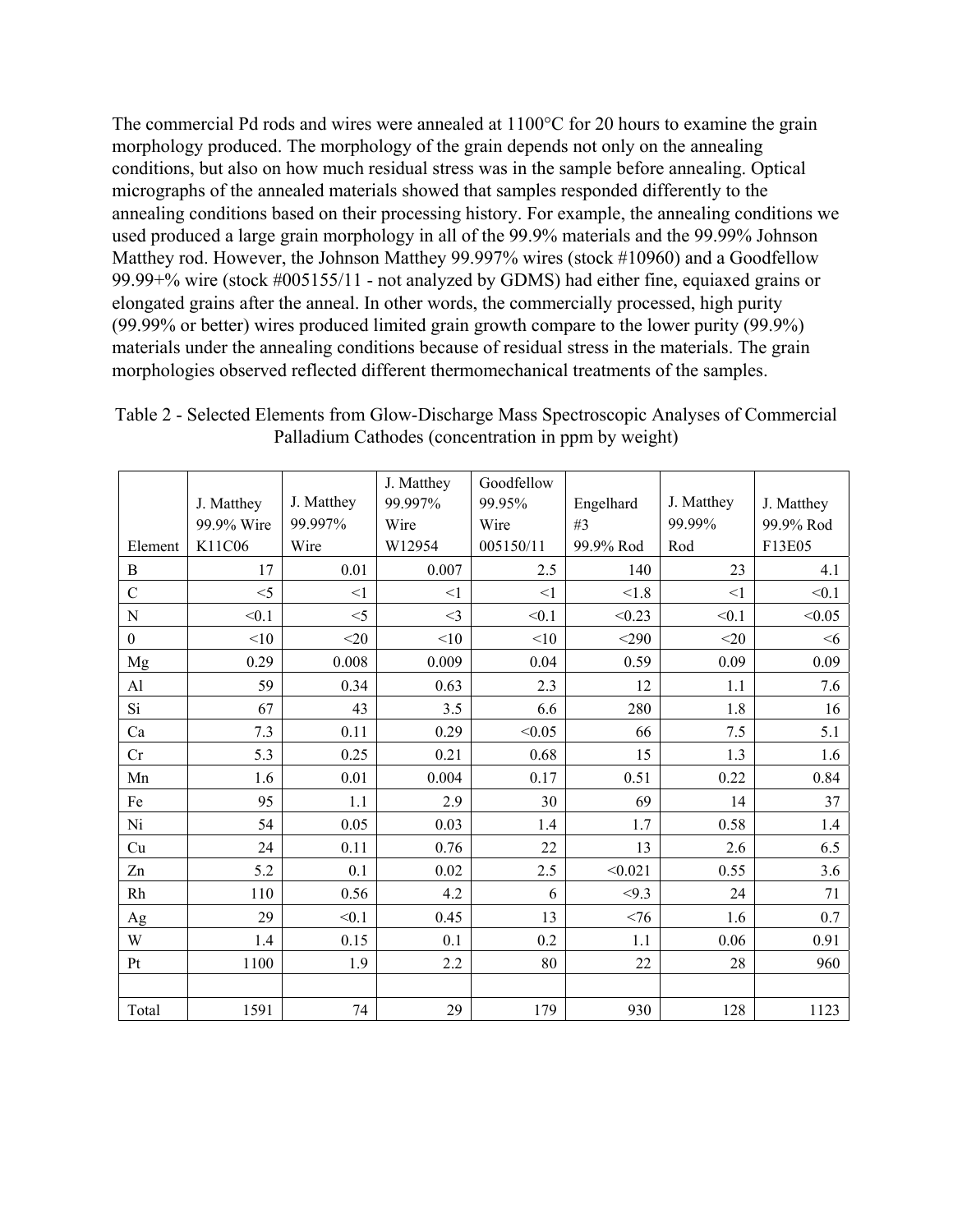Based on this limited sample set, a possible correlation was found between sample purity and grain morphology. For example, in the high purity (99.99% or better) wires, hardly any grain growth occurred on annealing whereas all of the lower purity (99.9%) materials readily grew large grains. Very pure samples are generally expected to have very rapid rates of grain growth. Other factors such as the amount of deformation encountered during cold working and the grain size before cold working can have an adverse effect on grain growth.

**Loading Experiments on Commercial Cathodes.** Almost all of the commercial Pd cathode materials (except the Goodfellow 99.99+% wire #005155/11) were used in deuterium loading experiments. The materials were either annealed before being used in the experiments or left as processed. Metallurgical analysis of the annealed materials showed that the grains enlarged in these samples as result of the annealing treatment. Unannealed samples likely had elongated or small, equiaxed grain morphology although a metallurgical analysis was not done on all of these samples.

Electrochemical deuterium loading experiments on the commercial cathode materials were carried out as described in the section on NRL cathodes. In deuterium loading experiments on annealed cathodes with large grain morphology five out of six cathodes were loaded into the βphase: 1 Johnson Matthey 99.99% rod, 1 Johnson Matthey 99.9% wire (#K11C06), 1 Goodfellow 99.9% wire (#005150/11), and 2 Engelhard #3 99.9% rods supplied by SRI. The annealed cathode that failed to load into the β-phase was a Johnson Matthey 99.99% rod.

Five deuterium loading experiments with unannealed, commercial cathodes were carried out. Only two of these loaded into the β-phase: a Johnson Matthey 99.9% wire (#K11C06) and a Johnson Matthey 99.9% rod (#F13E05). The three unannealed materials that did not load into the β-phase were 2 Johnson Matthey 99.997% wires (#W12954 and W7403) and 1 Goodfellow 99.9% Pd rod (#007940/5).

Based the these results, a possible correlation was found between sample morphology and deuterium loading. Specifically, most samples with a large grain morphology loaded into the βphase of Pd while those with elongated or small grains were not as readily loaded.

# **Conclusions**

1. Electrochemically loading Pd cathodes into the β-phase with deuterium or hydrogen is facilitated in a material with a large grain morphology.

2. Hardly any grain growth occurred on annealing high purity (99.997%) Pd wires at 1100°C for 20 hours whereas high purity rods fend lower purity (99.9%) materials readily grew large grains. 3. Pd cathodes with elongated or small grains did not load into the β-phase while large grain materials loaded readily.

# **Acknowledgement**

The authors gratefully acknowledge Drs. Fred Saalfeld and Robert Nowak of the Office of Naval Research for providing the financial support for this work.